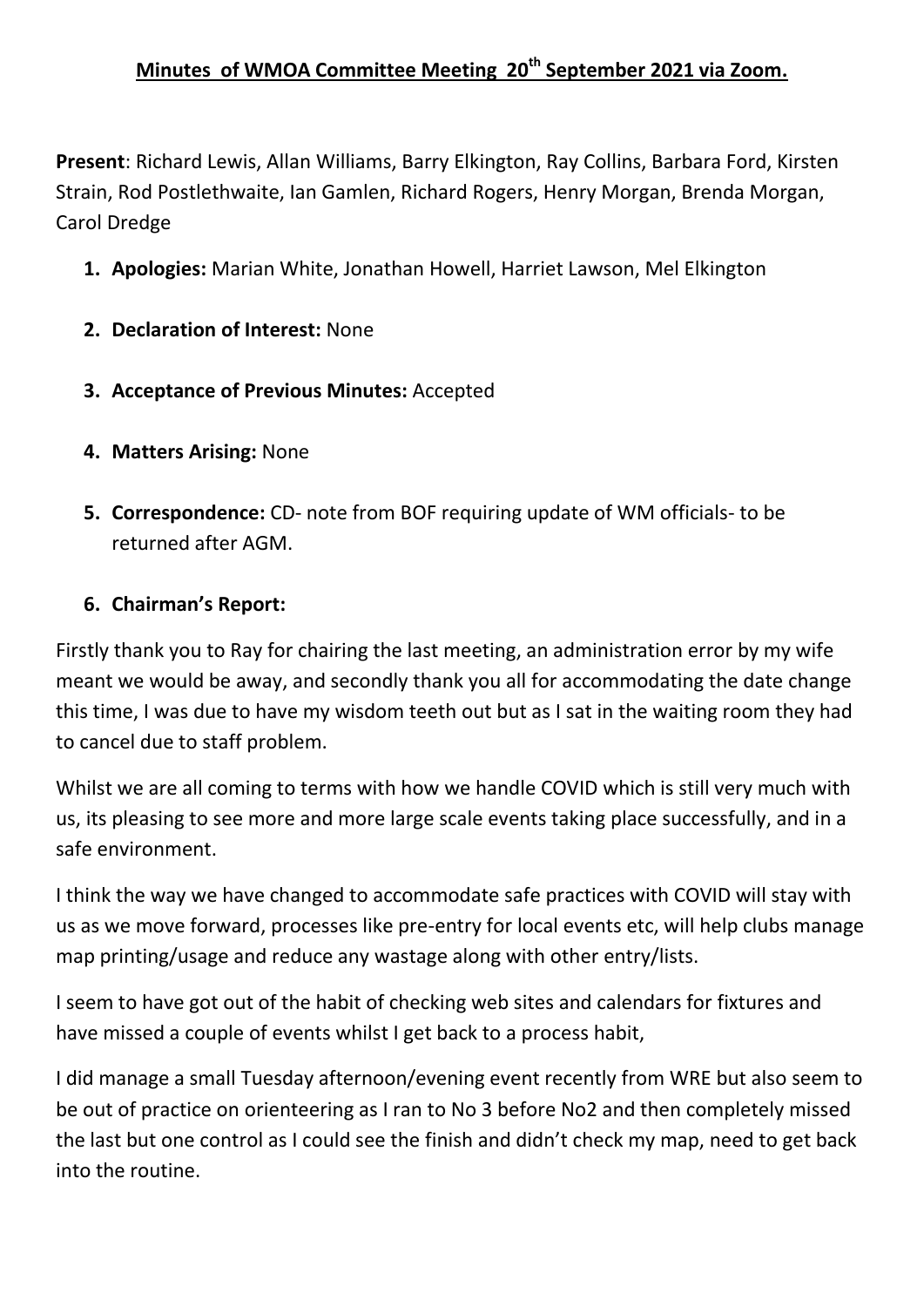Hope Kirsten, Harriet and the juniors didn't mind me turning up at the WMOA junior squad day at Pitcher Oak? Thank you to Kirstin and Harriet for giving me an insight as to what they do. I was impressed with the high quality training sessions they had prepared for the juniors and they certainly put a lot of time and work into getting these events run. Thank you all involved.

October 11th is our AGM please can everyone help me to ask members for suitable nominations for the vacant officers positions we have coming up.

# **7. Treasurer's Report:**

There had been a few events with total income of £507. Money had been saved this year on travel to and booking of Great Barr Hotel for Committee meetings. Overall made a small loss but WMJS were £500 better off than before. Brian Laycock to look at accounts prior to AGM.

## **8. Fixtures Report:**

No fixtures meetings had been held.

WM League three more events to be held –POTOC, HOC,OD. So total of 6 events in League- with Shoal Hill, Rorrington and Stapeley and Redditch Urban already taken place.

Awaiting reply from POTOC re Bathpool Park in League, HM thought this would be. BE- to contact Lesley Ross to process results from League, suggested we use best 3 out of 6 or 4 out of 7.

RR- to put League events still to come on website.

AW- to modify listings on BOF website to show League events.

RC- suggested WCH Brereton Spurs event could also be a league event.

AW reminded everyone that he was standing down at AGM after 13 years as Fixtures Secretary. Thanks from RL for all his work.

National Fixtures Meeting week after AGM, probably by Zoom, need someone to stand in for this if no Fixtures Secretary appointed at AGM. IG to stand in?

## **9. West Midlander:**

RP reported that there was an issue ready to go out and hoped there would be another one before Christmas. Articles always required.

## **10. WMOA Website:**

Trying to return to some normality after Covid. League events to be added. Regional Fixtures List now added local events to website.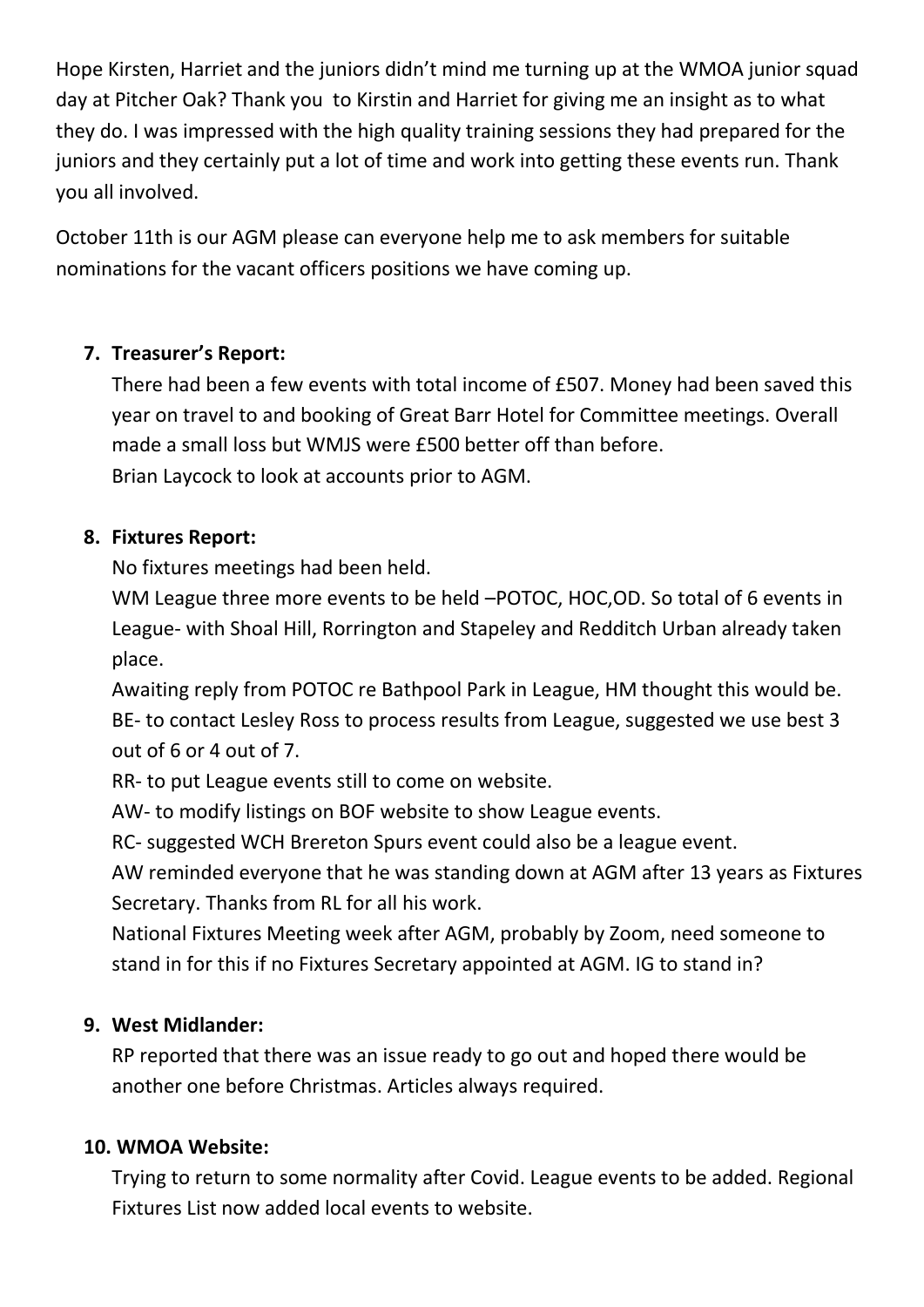## **11. Development:**

HM hoped to run a Planners or Organisers Course next February/ March , whichever was needed the most, with a Controllers Course in the Autumn. Club reps to find out which would be most useful first.

Event Safety course can be added to Organisers course or can be done online. Better face to face.

## **12. Update from Events and Competitions Committee:**

BE stressed that this year had been all about making events happen and changing rules to allow this.

Hopefully next year events can be run according to rules.

Mike Cope done lots of work over last year rescheduling events where possible.

RL- participated on JK review meeting held by BOF on Zoom. This was a fact finding discussion and nothing was finalised or changed.

BOF questionnaire to be sent to all members on JK format.

\*How many days ?

\*Resources for putting on event ageing- should someone be employed to run it?

\*Rotate within 5 areas

\*Core function and expectation of people attending JK

\*Review of age classes for JK

No questionnaires have been seen yet. BE to follow this up.

IG asked if any discussion on financing of JK. RL reported none but BOF would like it run like Scottish 5 days- funded from event.

#### **13. WM Junior Squad:**

The training at Pitcher Oak on 27th June went well with Harriet coaching while Kirsten was 'pinged' that morning so could not coach. Thanks to HOC for area permission.

No WM juniors participated on JROS tours this summer, nor will any be at the JHIs. The Junior Inter-Regional Championships (JIRCs) is this coming weekend (25th/26th September) in the North East, where we are taking a small team of 3 juniors.

Training dates in the Autumn term are hard to fit in because of such a busy calendar of events. We have a few dates to investigate and will be contacting clubs directly to ask for help with area permissions.

Zoom trainings continued through the summer term until the school holidays started in July. They are going to restart in October, with a schedule of two per month - one physical and one technical.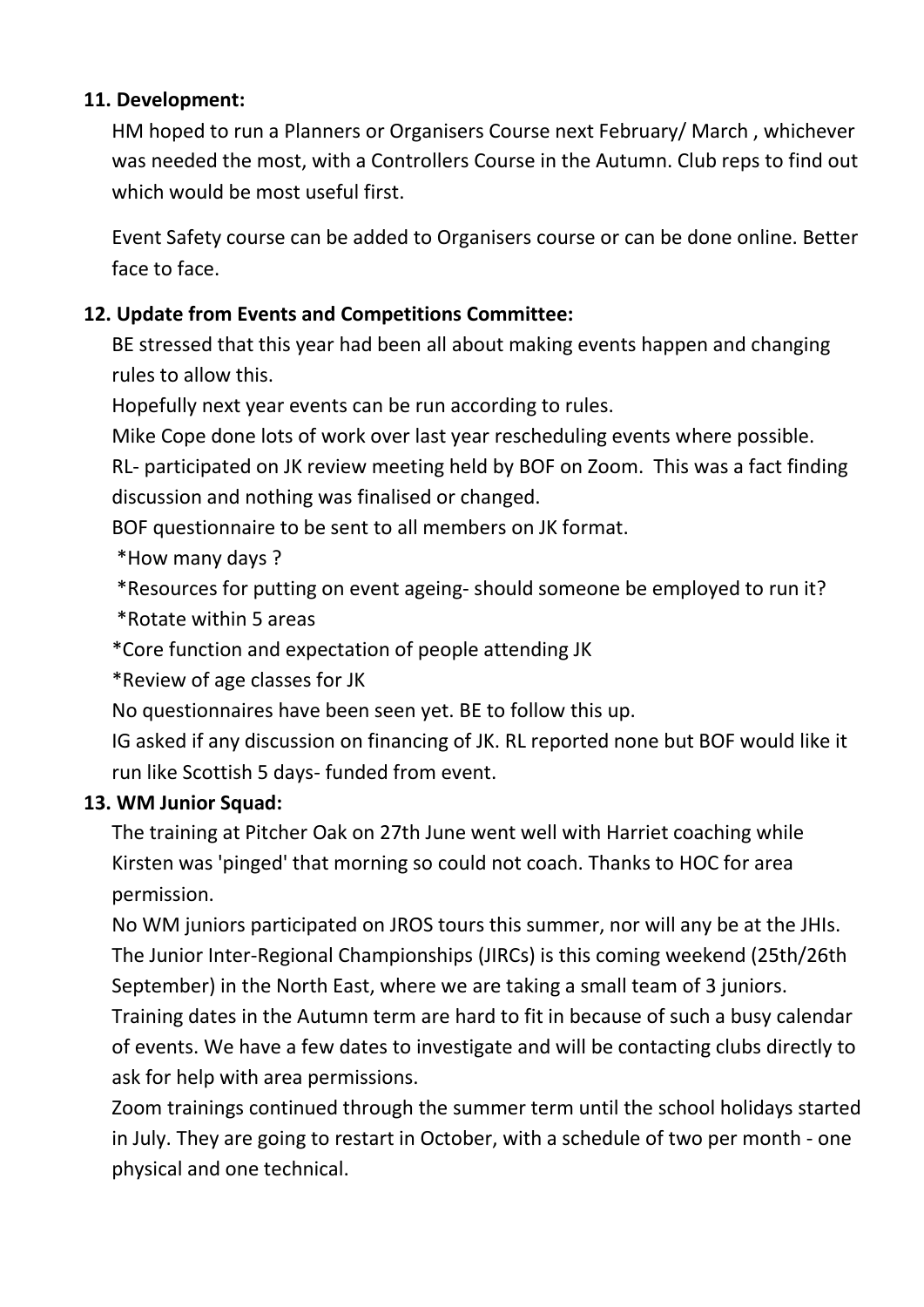KS- reported that there were only about 12 children currently in squad with half of these only being M/W 12. Lots of squads had had a drop in membership over the last year. IG- stressed need for all clubs to renew their efforts with Juniors. BE- BSOA have sold more equipment this year than ever before – need to get children out from school events to other local events.

**14. AGM:** Great Barr Hotel booked for 11/10/21 from 7pm. Cost £65. Agreed to hold meeting via Zoom as well. CD to contact hotel to arrange. CD to send out AGM reminder to all members adding Zoom option details and also stressing need for new Chair and Fixtures Secretary. IG suggested RL continue as chair if no one else was forthcoming, due to circumstances of last year. RL agreed to this.

#### **15. Club Round-Up:**

**HOC-** BF- Redditch event had lower numbers than hoped for would look to use area again as new map. Programme of Winter events in terrain. CSC Heat for next year in Wyre Forest forestry creating some issues. November 14<sup>th</sup> WM Champs and League event at Worcestershire Beacon.

**OD:** BE- Getting back to normal with one event per month. Bob Brandon sorting Saturday and Sunday events for next year. Benefit of Covid restrictions – pre entry and printing correct map numbers, problems- newcomers entry on the day.

**WCH:** RC- Tuesday night Urban League- 45 minute score events using MapRun. 6 planned prior to Christmas – open to all contact RC to reserve maps.

**COBOC:** IG- Beginners, Family, Schools events 4<sup>th</sup> Saturday of each month. Encouraging people to let know if coming as limited EOD subject to maps. Lichfield Community Games held last Saturday – 230 children took part in COBOC Maze.

**POTOC:** HM- series of monthly events continuing and planning events for next year. Big input into schools- updating maps, working with staff etc hoping for positive results. Park Hall New Year's Day Score Event needs a Controller.

**WRE:** RL and RP: Nesscliffe event this Saturday. 16<sup>th</sup> October Godbatch on Long Mynd. Both have limit of 60 people.

#### **16. AOB:**